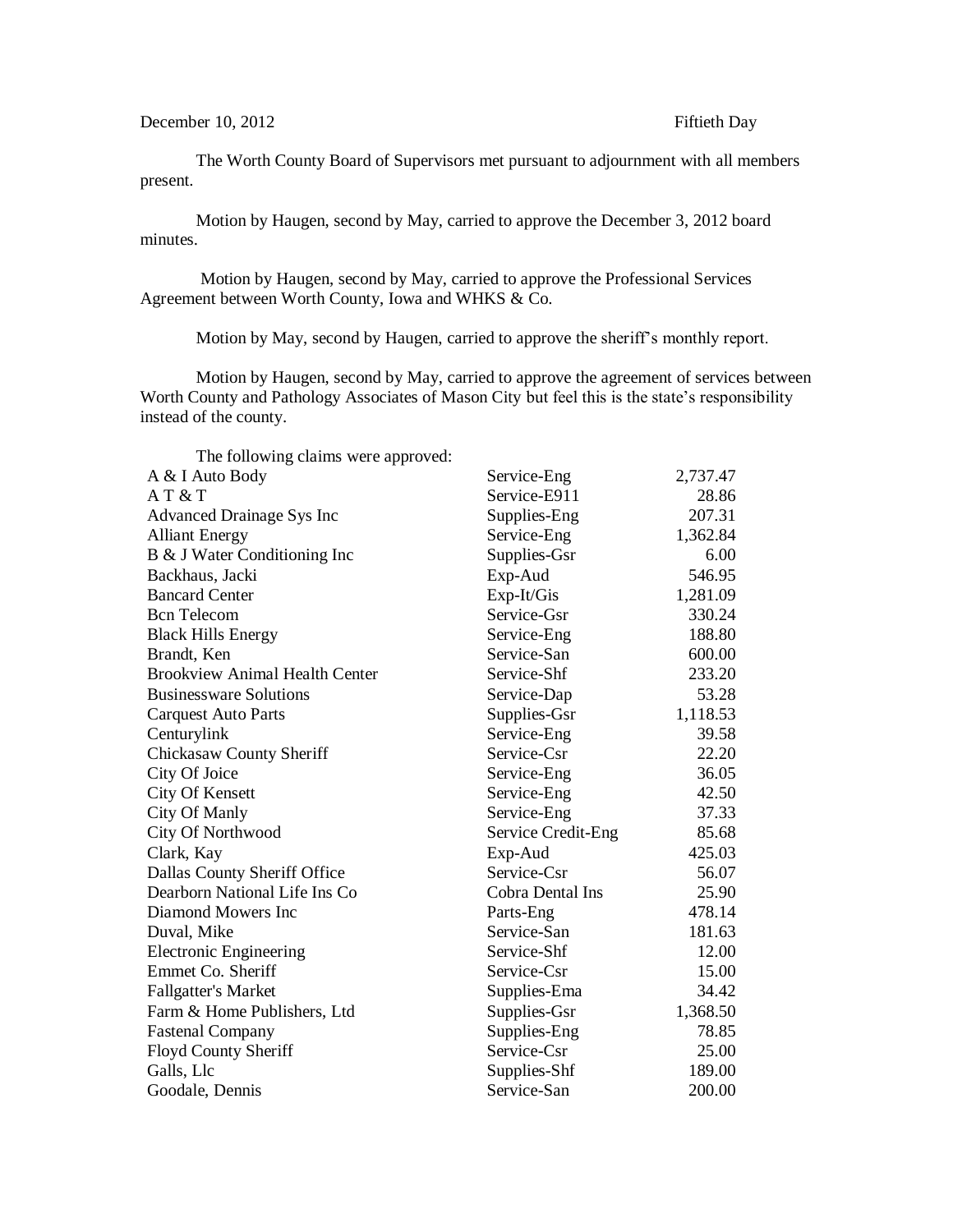| Greve Law Office                  | Exp-Aty      | 95.50    |
|-----------------------------------|--------------|----------|
| <b>Hancock County Auditor</b>     | Exp-Aud      | 42.72    |
| Haugen, David                     | Exp-Sup      | 314.96   |
| Hawkeye Legal Services Inc        | Service-Csr  | 40.00    |
| <b>Heartland Power Coop</b>       | Service-Wwt  | 2,510.25 |
| Hendrikson, Joy                   | Mileage-Wec  | 13.39    |
| Huber Supply Co                   | Supplies-Eng | 389.57   |
| Ia County Atty's Assoc            | Edu-Aty      | 270.00   |
| Ia Prison Industries              | Supplies-Eng | 4,031.98 |
| Ia Secretary Of State             | $Exp-Shf$    | 30.00    |
| Imwca                             | Prem-Ins     | 7,885.00 |
| Ion Exchange Inc                  | Supplies-Con | 346.25   |
| <b>Isac</b>                       | Edu-Aud      | 130.00   |
| J & J Machining Welding & Fabr    | Service-Eng  | 69.25    |
| Jackson, Roxanne                  | Service-San  | 181.63   |
| Kenison, Elizabeth                | Exp-Rec      | 465.88   |
| <b>Kensett Fire Department</b>    | Service-E911 | 472.00   |
| Larsen Plumbing & Heating Inc     | Service-Eng  | 813.41   |
| Low, Richard R                    | Fuel-Asr     | 67.28    |
| Manly Junction Signal             | Service-Sup  | 179.83   |
| Marshall & Swift Inc              | Service-Eng  | 175.57   |
| Martin Marietta Materials         | Rock-Eng     | 3,960.86 |
| <b>Mason City Fire And Rescue</b> | Service-Mex  | 300.00   |
| May, Dennis                       | Exp-Sup      | 178.80   |
| Mediacom                          | Service-Con  | 439.80   |
| Melby, Ruth                       | Mileage-Mha  | 46.09    |
| Mercy Medical Center-North Ia     | Service-Mex  | 734.01   |
| Miller, Josh                      | Service-San  | 342.14   |
| Mireles, Sandra                   | Mileage-Mha  | 411.49   |
| Mitchell Co Sheriff               | Service-Csr  | 22.00    |
| Mitchell County Ema               | Reimb-Ema    | 154.50   |
| Mitchell County Engineer          | Vehicle-Eng  | 1,000.00 |
| North Country Equipment Llc       | Parts-Gsr    | 290.48   |
| North Iowa Printing               | Supplies-Aud | 14.50    |
| Northwood Anchor                  | Service-Sup  | 179.83   |
| Northwood Chamber Of Commerce     | Exp-Phd      | 75.00    |
| Northwood Lumber                  | Supplies-Eng | 46.26    |
| Northwood Sanitation Llc          | Service-Gsr  | 181.50   |
| Northwood True Value              | Supplies-Sdp | 752.20   |
| <b>Olson Trading Post Inc</b>     | Supplies-Eng | 269.96   |
| Overhead Door Co Of Mason City    | Service-Eng  | 138.00   |
| Pfi                               | Service-Csr  | 128.00   |
| <b>Pitney Bowes</b>               | Supplies-Csr | 272.66   |
| <b>Polk County Treasurer</b>      | Service-Mex  | 50.00    |
| Pollard                           | Service-Shf  | 80.00    |
| Printing Services Inc             | Supplies-Asr | 416.00   |
| <b>Ram Systems</b>                | Service-Phd  | 630.00   |
| Reinhart Food Service Llc         | Supplies-Shf | 294.40   |
| Rice, James                       | Supplies-Plz | 74.88    |
| Rohne, Joel                       | Exp-It/Gis   | 207.42   |